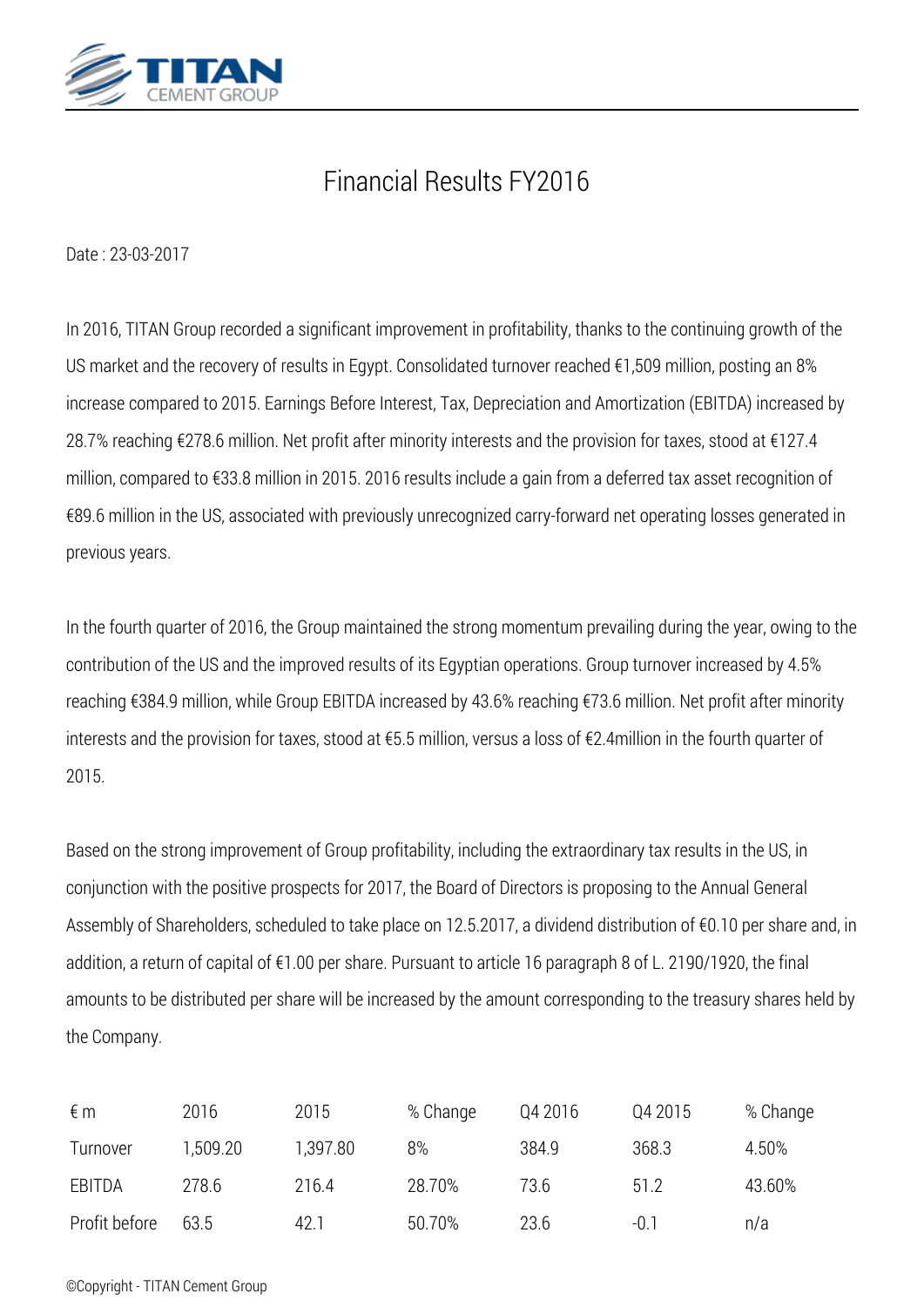

| $\notin$ m                        | 2016  | 2015 | % Change | Q4 2016 | Q4 2015 | % Change |  |  |  |
|-----------------------------------|-------|------|----------|---------|---------|----------|--|--|--|
| Tax                               |       |      |          |         |         |          |  |  |  |
| Net Profit *                      | 127.4 | 33.8 | 277.60%  | 5.5     | $-2.4$  | n/a      |  |  |  |
| *after tax and minority interests |       |      |          |         |         |          |  |  |  |

## *REVIEW OF OPERATIONS*

*Once again in 2016, the US market was the main source of growth for the Group. The US economy's positive growth rates, low unemployment and the improvement in consumer confidence and economic sentiment, all drove demand growth leading to higher capacity utilization rates at our cement plants and vertically integrated activities. The increase in sales, in conjunction with the €200m capital expenditure program undertaken by the Group over the last three years, has led to a significant improvement in operating results.*

*Total turnover in the US for 2016 increased by 16.9% and stood at €794.4 million, while EBITDA increased by 44% to €145.2 million. In 2016, the US represented 53% of Group sales and 52% of operating profitability.*

*In Greece the construction sector remained stagnant, close to fifty year lows, with demand stemming mainly from public works. Cement consumption was roughly at par with 2015, a year during which building activity had almost come to a standstill following the imposition of capital controls in the country. At this juncture, the Greek market accounts for approximately 6% of total Group cement volumes. In order to even partly compensate for the weak domestic demand, the Group continued to export the largest share of the Greek plants' production, benefiting from low freight rates and the strong US\$, and despite increasing international competition.*

*Total turnover for Group region Greece and Western Europe in 2016 was €261.3 million and was 2.8% lower than 2015. EBITDA reached €36.4 million versus €44.8 million in 2015, an 18.9% decline.*

*In the countries of Southeastern Europe, construction activity exhibited regional variations, with demand growing in the central Balkans countries but declining in the east and west. Total sales volumes increased but prices were, on average, lower. The region has been a stable contributor to Titan's profitability over the last years, although*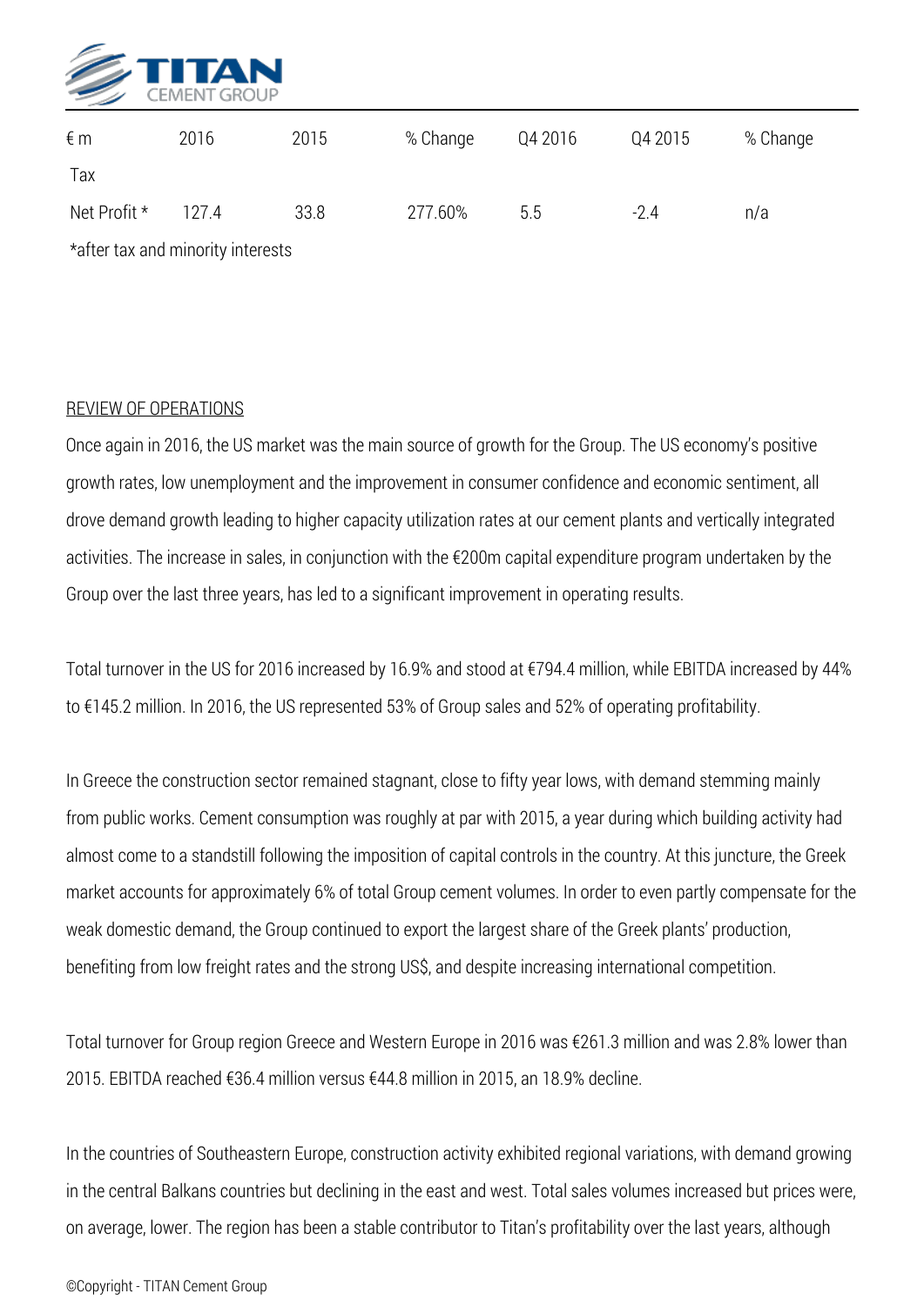

*cement demand is considerably below the Group's plants capacity. Group turnover in 2016 posted a decline of 2% and reached €204.3 million while EBITDA increased slightly by 0.8% to €56.2 million, leading to an improvement in EBITDA margin from 26.8% in 2015 to 27.5% in 2016.*

*In Egypt, cement demand grew by approximately 5% in 2016 and our plants' production output recovered to high levels. Having completed the investments which allow for the local grinding and usage of solid fuels (on the investment in the third kiln to that effect was completed in November 2016), ensured both our energy sufficiency for full capacity operation, as well as a significant reduction in production costs. Operating results recorded a significant improvement for four consecutive quarters. The devaluation of the Egyptian pound, by more than 50% in 2016, had a negative impact on results, generating, among other effects, an increased volatility in market prices. In total, results in Egypt in 2016 improved, with turnover increasing by 28.3% in local currency terms, and by 3.5% in Euro-terms, reaching €249.2 million. EBITDA grew more than twofold, reaching €40.8 million in 2016 compared to €15 million the previous year.*

*In Turkey, Adocim in which TITAN Group holds a 50% share, reaped the benefits of strong demand for both public and private works. Net profit of the Turkish subsidiary attributable to the Group, stood at €3.6 million in 2016, versus €4.0 million in 2015, negatively impacted by a 14% decline in the value of the Turkish pound.*

#### *INVESTMENTS & FINANCING*

*Consistent with its strategy for geographic diversification, the Group expanded its activities to South America in the third quarter of 2016, investing in Cimento Apodi in Brazil, joining forces with established local partners. Cimento Apodi owns a modern integrated cement plant in Quixeré operating since 2015 and a grinding cement plant in Pecém port, close to the city of Fortaleza, operating since 2011. The combined production capacity exceeds 2 million tons of cement per year. Through this €99.1 million investment, Titan Group enters a market which, although currently undergoing a deep crisis, has attractive medium term prospects. The participation in Apodi is accounted for as an equity investment. The effect on 2016 results was immaterial for the Group.*

*In addition to acquisitions, Group capital expenditure for 2016 stood at €151 million compared to €173 million in*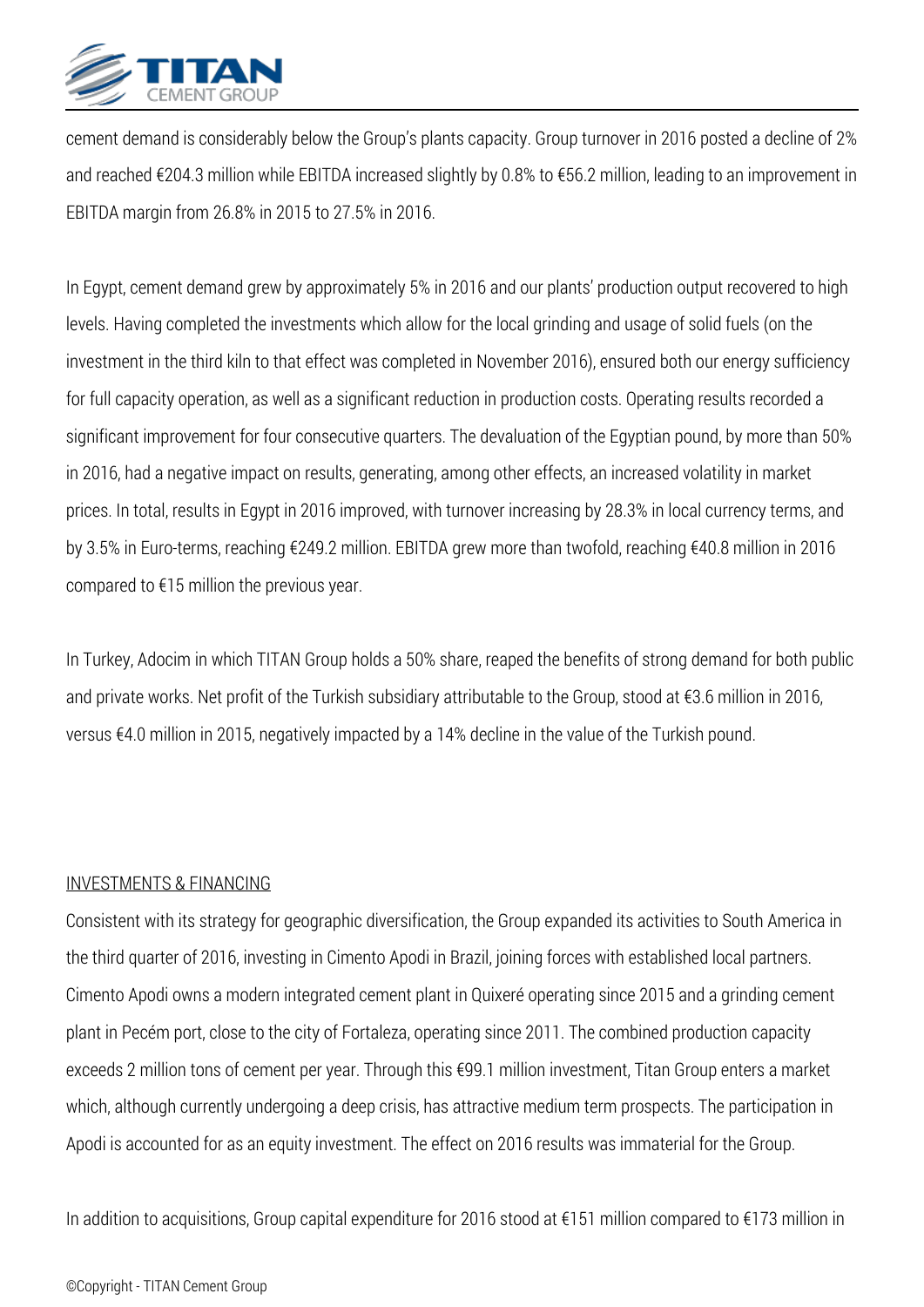

*2015, focused mostly on the expansion of activities in the US and investments towards attaining energy selfsufficiency in Egypt. The Group is completing an ambitious investment program which reached just over €320 million over the two-year period of 2015-2016, aimed at improving cost-competitiveness and capturing growth opportunities.*

*Group operating free cash flow in 2016, reached €125 million compared to €64 million in the previous year, primarily as a result of the increase in EBITDA by €62 million.*

*Group net debt at the end of 2016 stood at €661 million, €39 million higher compared to the end of 2015. The increase in Group debt was mainly due to capital expenditure and the acquisition of the stake in Cimento Apodi. On the flip side, the devaluation of the Egyptian pound had a positive effect in the Euro value of loans taken in local currency in Egypt.*

*In June 2016, Titan Global Finance Plc. (TGF) issued a 5-year bond of a total nominal amount of €300 million with a coupon of 3.5% per annum. The proceeds of the notes were used to repay the €197 million notes due in January 2017 and to fund the investment expenditures of the Group.*

*On June 7th 2016, Standard & Poor's reconfirmed TITAN's credit rating as "BB" maintaining the positive outlook and emphasizing on the strong liquidity of the group.*

*In the course of 2016, the Group bought back own shares totaling €25.2 million. As at 31st December, 2016, the Group's parent company held a total of 3,871,677 common shares out of a total 77,063,568 common shares and 85,514 preference shares out of a total of 7,568,960 preference shares.*

#### *POST BALANCE SHEET EVENTS*

*On 19 January 2017, Group subsidiary Titan Global Finance PLC repaid at the maturity €88 million of the outstanding 8.75% guaranteed notes.*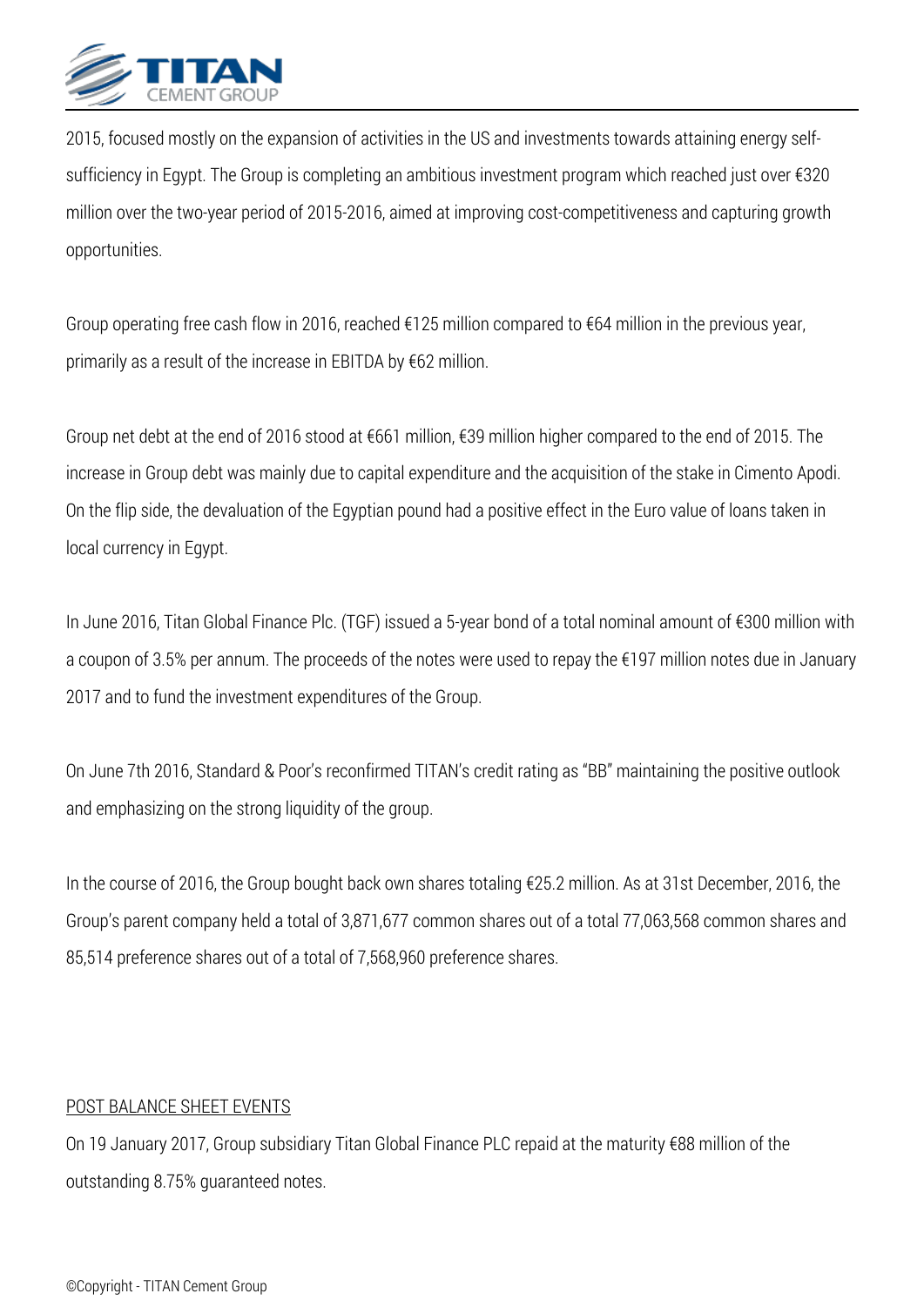

## *OUTLOOK FOR 2017*

*Prospects for the Group in 2017 appear positive, despite the considerable challenges and uncertainties around the globe. At the present juncture, the growing US market remains the main source of growth and profitability for TITAN.*

*The recovery of the construction industry in the US should continue, owing to a favorable mid-term outlook. The Portland Cement Association (PCA) expects cement demand to grow by 3.6% in the US in 2017, and at even higher rates in the East coast, where the Group is active, foreseeing an increase in demand across all three main market segments, i.e. residential construction, commercial real estate and public infrastructure. The growth in demand, in conjunction with the benefits accrued from the extensive investments undertaken in the US, help strengthen the Group's position in the market, and allow for an optimistic assessment of performance.*

*In Greece, demand is expected to remain at similar or slightly lower levels compared to 2016. New infrastructure projects do not seem sufficient to sustain demand in 2017, following the completion of the major highway projects. As regards private residential activity, which traditionally has been the main driver of demand, expectations are very low. As a result, cement production in Greece, should continue to be channeled, by and large, towards export destinations, albeit in the context of a deteriorating supply/demand balance.*

*Construction activity in the countries of Southeastern Europe where the Group is present is expected to remain at levels similar to those of 2016. The broader region continues to be affected by political volatility and economic weakness. Although construction activity has grown in some countries in the region, it generally lacks momentum.*

*In Egypt, the adoption of an extensive adjustment and structural reforms program, in conjuncture with the devaluation of the Egyptian Lira by over 50% create short term difficulties and volatility. At the same time however, the program lays the foundations for sustainable longer term growth. Despite uncertainties and short term pressures, demand for building materials will likely remain resilient, owing to the requirements of an ever increasing population, urbanization trends, as well as the realization of large scale public works. Having*